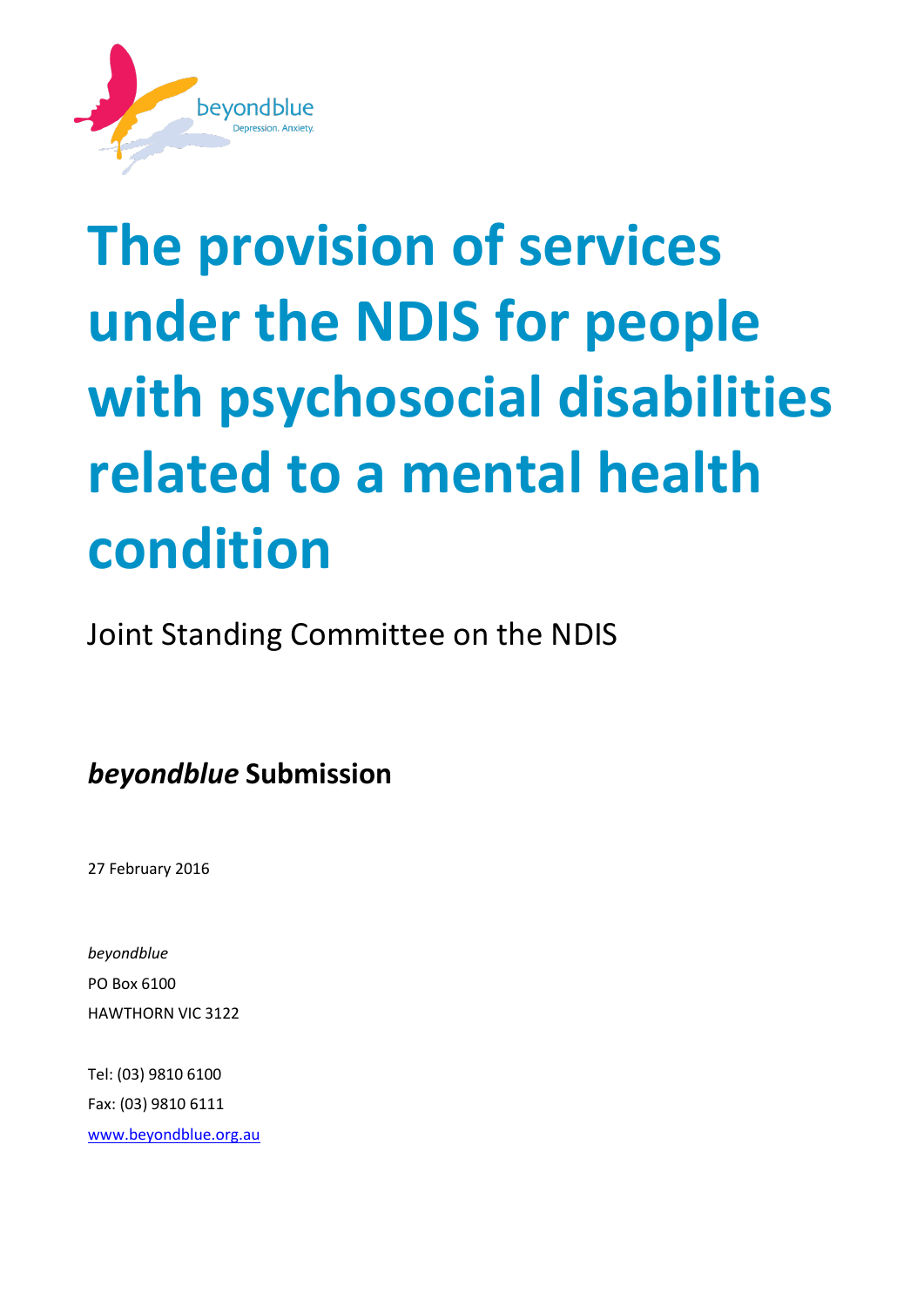## **Introduction**

*beyondblue* welcomes the opportunity to make this submission to the Joint Standing Committee on NDIS's Inquiry into provision of services under the NDIS for people with psychosocial disabilities related to a mental health condition*.* 

*beyondblue* is committed to supporting all people in Australia to achieve their best possible mental health. As a national population mental health organisation, we have a range of integrated initiatives to prevent depression, anxiety and suicide and to support people who experience these conditions to get the right services and supports at the right time.

The National Disability Insurance Scheme (NDIS) is an admirable initiative – a national system of support focussed on the needs and choices of people with a disability. The scheme is intended to support people with any type of disability, including those with a mental health condition and associated psychosocial disability, subject to certain eligibility criteria around age, residency requirements and extent of disability. The system offers individuals, their family and carers, with choice about the kind of supports that assist with living a contributing life.

However, while the scheme is sound in theory, one of *beyondblue's* major concerns is that in reality it is likely that many of its intended beneficiaries, including people with a mental health condition, will miss out given the current restrictive eligibility criteria.

To make matters worse, some people with a mental health condition, may actually be worse off as a consequence of the current approach to NDIS implementation whereby existing Commonwealth Government funded services, such as Personal Helpers and Mentors Scheme (PHaMS), Day-to-Day Living (D2DL) and Partners in Recovery (PIR), will be rolled up into the NDIS. Given the more restrictive eligibility criteria connected with the NDIS compared to PHaMS or PIR, many people with a mental health condition currently benefiting from these programs will lose access as a result of this approach to NDIS implementation.

The erosion of people's access to these important services could potentially be compounded even further if State and Territory governments also move to amalgamate some or all of their existing psychosocial services, into implementing the NDIS in their jurisdictions.

From *beyondblue's* perspective it is crucial that no person with a mental health condition and psychosocial disability is worse off in the transition to the full roll out of the NDIS, and more importantly, it is essential that many should be considerably better off.

*beyondblue* is a national, independent, not-for-profit organisation working to promote good mental health. Our vision is that all people in Australia achieve the best possible mental health. We create change to protect everyone's mental health and improve the lives of individuals, families and communities affected by depression, anxiety and suicide.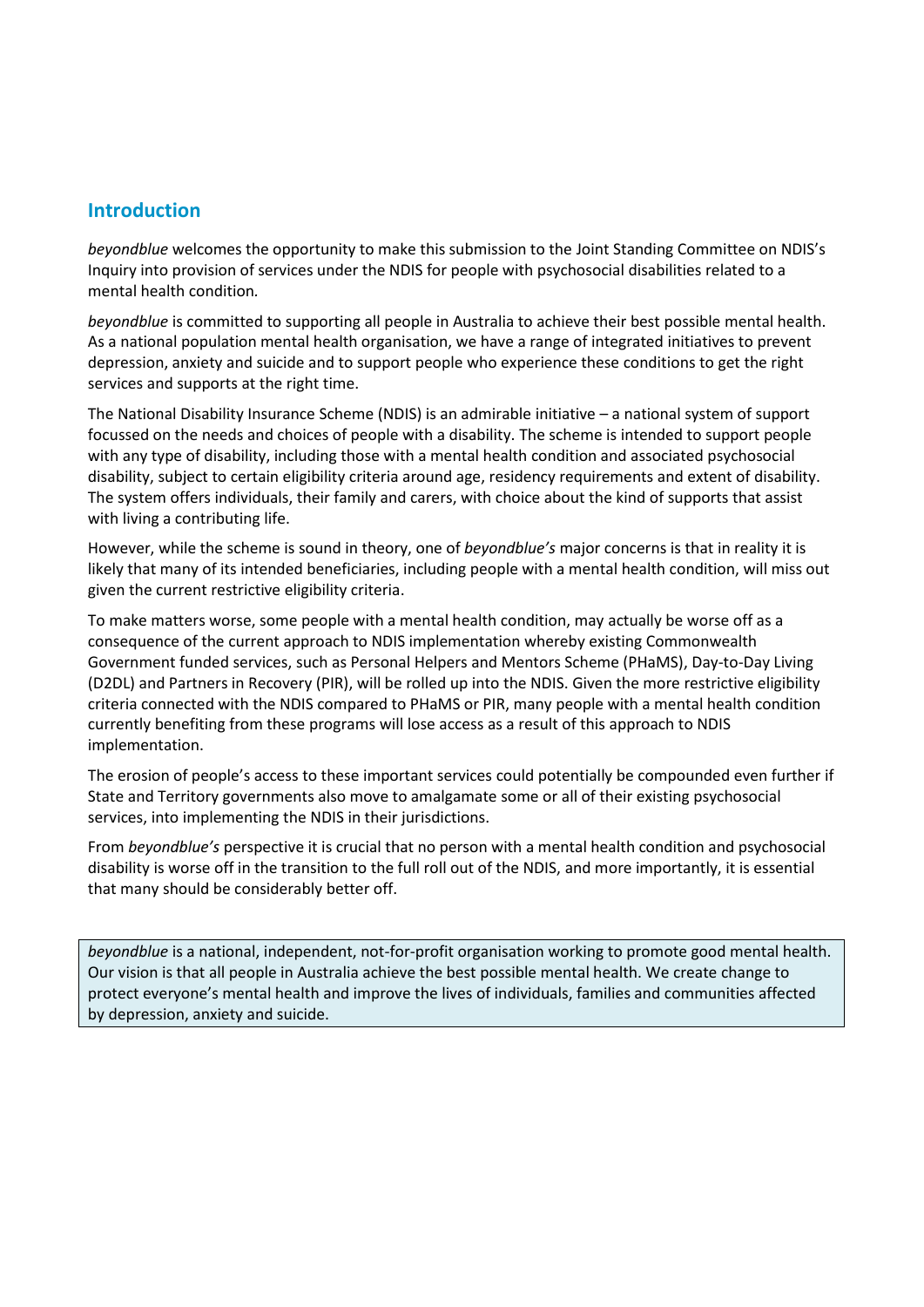# **Mental health conditions and disability**

- Depression and anxiety conditions are common and associated with varying degrees of impairment in day to day functioning.
- For a significant minority of people, depression and anxiety conditions may lead to prolonged or enduring psychosocial disability, which can impact on their ability to lead a fulfilling and contributing life.
- The NDIS is an important new mechanism to enable people with a significant psychosocial disability to access the supports and services they need and want, to support their recovery.
- It is therefore essential that people with a significant psychosocial disability have appropriate access to the full range of benefits linked to the NDIS.

### **Depression and Anxiety**

Depression and anxiety are significant public health problems. They are common, potentially disabling and associated with premature death. They cause considerable personal, social and economic impacts. The most recent National Survey of Mental Health and Wellbeing (NSMHWB) estimated that in any 12 month period, around 6 per cent of the population is likely to experience depression or related conditions, while around 14 per cent are likely to experience an anxiety condition. Females have higher rates of depression and anxiety than males.<sup>1</sup>

Depression and anxiety conditions costs the community in many different ways. Their impact on people affected by these conditions, and their families and carers are considerable. There are financial costs to the economy which results from the loss of productivity brought on by these conditions, as well as expenditure by governments, health funds, and individuals associated with mental health care. These costs are not just to the health sector but include direct and indirect costs on other portfolio areas, for example welfare and disability support costs. It is estimated that mental health conditions cost Australian employers \$10.9 billion every year through absenteeism, reduced productivity and compensation claims.<sup>2</sup> The individual financial costs are of course not exclusively borne by those with mental health conditions. It is often their carers who experience financial hardship due to lost earnings, as well as increased living and medical expenses.<sup>3</sup>

#### **Natural history**

1

Depression and anxiety conditions occur early in life typically in childhood, adolescence or early adult life. Phobias, including social phobia often commence at quite a young age, while general anxiety disorder, panic disorder and PTSD have a median age of first onset between 20-40 years. The median age of onset of depression is also between 20-40 years.<sup>4</sup>

Depression and anxiety disorders are often chronic conditions. For example while around half of people with depression experience only a single episode, for others depression can be a chronic relapsing-

<sup>&</sup>lt;sup>1</sup> Slade, T., Johnston, A., Teesson, M., Whiteford, H., Burgess, P., Pirkis, J., Saw, S. (2009). The Mental Health of Australians 2. Report on the 2007 National Survey of Mental Health and Wellbeing. Department of Health and Ageing, Canberra.

<sup>&</sup>lt;sup>2</sup> Pricewaterhouse Coopers (2014). Creating a mentally health workplace: return on investment analysis. <http://www.headsup.org.au/docs/default-source/resources/bl1269-brochure---pwc-roi-analysis.pdf?sfvrsn=6>

<sup>&</sup>lt;sup>3</sup> Cummins, R.A., et al. (2007). Australian Unity Wellbeing Index, Survey 16.1, Special Report, in The Wellbeing of Australians - Carer Health and Wellbeing. Victoria: Deakin University

<sup>4</sup> Kessler, R. C., Angermeyer, M. C., Anthony, J. C., De Graaf, R., Demyttenaere, K., Gasquet, I., . . . Ustun, T. B. (2007). Lifetime prevalence and age-of-onset distributions of mental disorders in the World Health Organization's World Mental Health Survey Initiative. World Psychiatry, 6(3), 168-176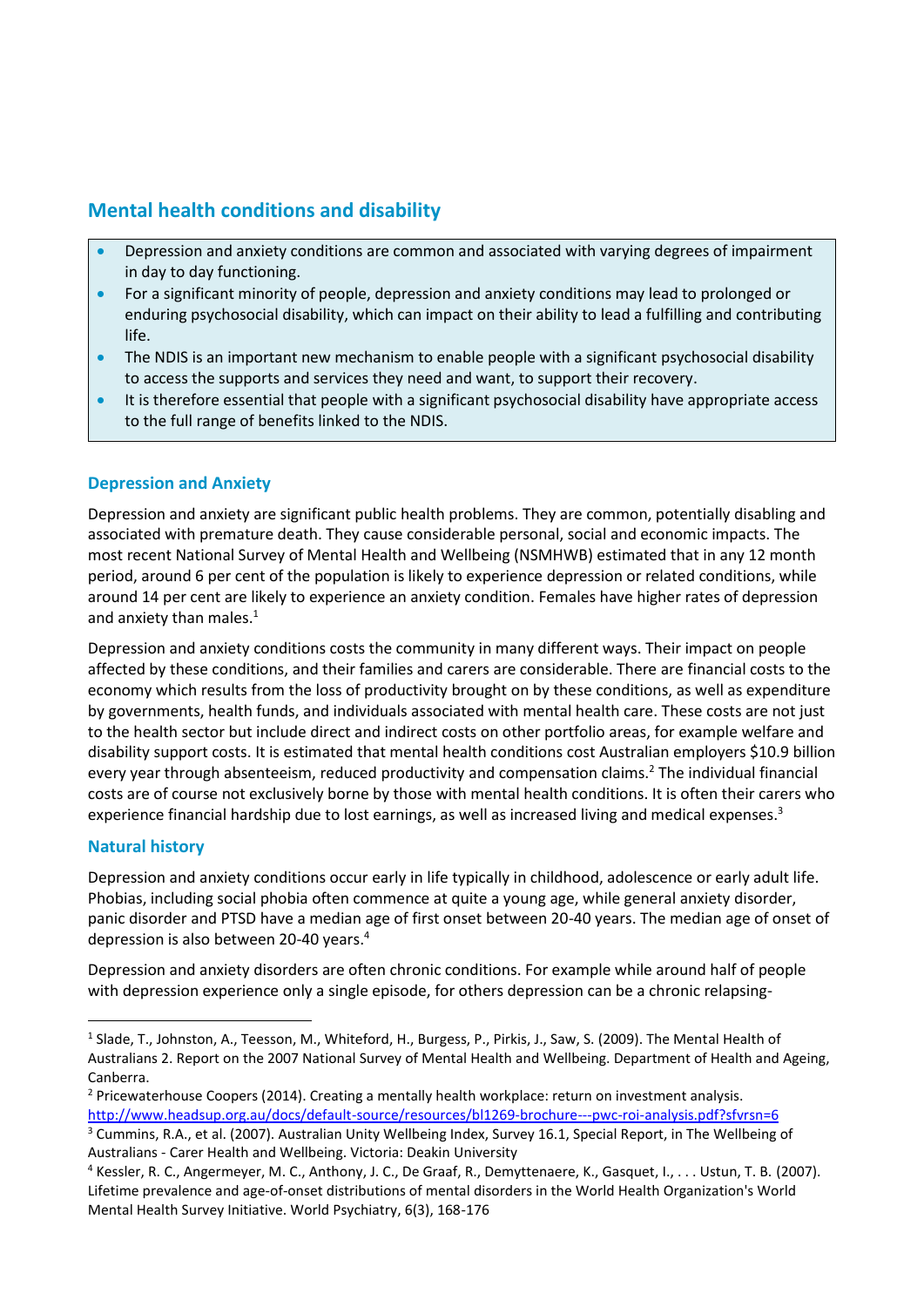remitting or persistent condition. In a recent review of the natural trajectory of depression, Keller noted that: "The risk of recurrence after recovery is extremely high (36 per cent after one year following recovery, 40 per cent after two years, 60 per cent after five years, 65 per cent after 10 years, 85 per cent after 15 years, and greater than 90 per cent after 30 years)".<sup>5</sup>

Furthermore a significant minority will experience enduring problems that respond poorly to treatment. The pivotal Sequenced Treatment Alternatives to Relieve Depression (STAR\*D) trial, found that even after several successive changes in pharmacological treatment for people who did not respond to first, second or third line treatment, the end remission rate was at best only 67 per cent.<sup>6</sup> Overall, the likelihood of remaining depressed for many years is high (30 per cent are still depressed after one year, 20 per cent after two years, 12 per cent after five years, 8 per cent after 10 years, 6 per cent after 15 years, and 4 per cent after 30 years.

#### **Psychosocial disability and depression and anxiety**

In 2003 it was estimated that depression and anxiety collectively accounted for about 8 per cent of the total fatal and non-fatal burden of injury and disease in Australia (4.8 per cent for men and 10 per cent for women.<sup>7</sup> Most of the burden of disease caused by these conditions results from their potential to cause disability (non-fatal burden).

People with depression or related conditions typically experience high levels of impairment as a result of their condition. Depression has the potential to impair functioning across a range of domains including home life, close relationships, work or study and social life. The 2007 NSMHWB found that 71 per cent of people with these conditions experienced severe or very severe interference in at least one of these life domains and that on average they experienced around 6 days in the previous 30 days where they were not able to carry out their normal activities.<sup>8</sup>

People with anxiety conditions may also experience impairment as a result of their condition. Impacts differ depending on the specific condition. People affected by generalised anxiety disorder (GAD) typically report higher levels of severe or very severe interference across a greater number of life domains compared to other anxiety conditions. Around 48 per cent of people with GAD reported experiencing this level of interference in at least one domain, while at the end other of the spectrum 20 per cent of people with social phobia or with post-traumatic stress disorder (PTSD) experienced severe or very severe impairment. The average number of days out of role for people with anxiety disorders was 4.4 days in the last 30 days. Days out of role were highest for agoraphobia (6.9 days) and lowest for social phobia (4.7 days).<sup>9</sup>

It is important to note, that depression and anxiety often co-occur. About 3 per cent of the males will experience both conditions in a given year while almost 5 per cent of females will experience both. These two conditions are often also co-morbid with a range of other mental health conditions, including alcohol and other substance use disorders. Furthermore, depression and anxiety also frequently co-occur with physical health conditions. The 2007 NSMHWB found that one third (34.0%) of people with 12-month mental disorders also identified that they had a chronic physical condition. The level of impairment

**.** 

<sup>&</sup>lt;sup>5</sup> Keller, M. (2013). Major Depressive Disorder: Long-Term Course, Treatment, and Complications. Psychiatric news, 48(18), 1

<sup>6</sup> Rush, A. J., Trivedi, M. H., Wisniewski, S. R. et al. (2006). Acute and longer-term outcomes in depressed outpatients requiring one or several treatment steps: a STAR\*D report. American Journal of Psychiatry, 163, 1905-1917

<sup>7</sup> Australian Institute of Health and Welfare 2015. Australian Burden of Disease Study: Fatal burden of disease 2010. Australian Burden of Disease Study series no. 1. Cat. no. BOD 1. Canberra: AIHW.

<sup>8</sup> Slade et al. Opcit

<sup>&</sup>lt;sup>9</sup> Slade et al. Opcit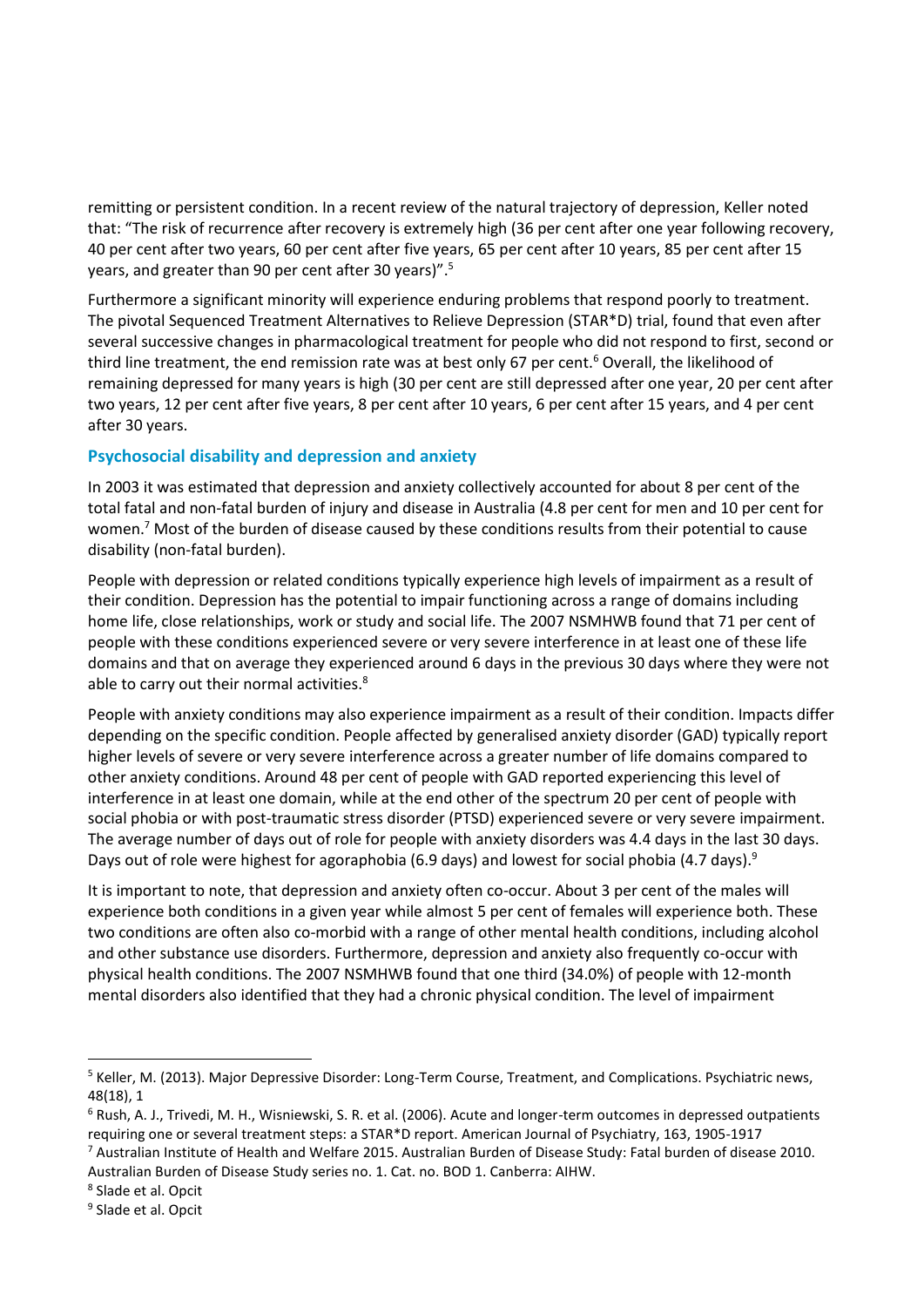associated with mental health conditions is much higher among people with co-morbid mental and/or physical health conditions.<sup>10</sup>

#### **A contributing life**

The National Mental Health Commission developed the 'contributing life' framework through its extensive consultations with people who have experienced or been affected by depression, anxiety and suicide. A contributing life means people living "*a fulfilling life enriched with close connections to family and friends, and experiencing good health and wellbeing to allow those connections to be enjoyed. It means having something to do each day that provides meaning and purpose, whether this is a job, supporting others or volunteering. It means having a home and being free from financial stress and uncertainty."*<sup>11</sup> This concept recognises that people with mental health conditions want the same things from life as everyone else – a safe home, something to do, something to look forward to, good relationships. The things that provide meaning and value in people's lives and are central to recovery are far beyond the health system.

In essence, this is also the ultimate purpose of the NDIS. It is a system designed to provide more than a safety net that helps people 'manage a disability'; instead it is a system that is intended to maximize the potential of all people with a disability to live a fulfilling and contributing life. It is explicitly designed for people who might otherwise miss out on these opportunities.

Given the potentially disabling impact of mental health conditions, it is clear that many people with a mental health condition should, and will, be eligible for the NDIS. And given the variability in the experience of this disability, it is important that the NDIS is flexible enough to take into account and respond to the varying and at times fluctuating levels of disability associated with mental health conditions. Unquestionably, it needs to be available to people with a significant enduring psychosocial disability. Just as crucially, it should also be available to people with a significant and persistent psychosocial disability, even if this is not permanent. Ideally it should even be available to people with more temporary but still significant psychosocial disability for certain periods of time. Otherwise, many people with a mental health condition and associated psychosocial disability, may miss out on the opportunity to lead a contributing life.

1

<sup>10</sup> Slade et al. Opcit

<sup>11</sup> National Mental Health Commission (n.d.) *National contributing life survey project.* Accessed online 20 January 2017:<http://www.mentalhealthcommission.gov.au/our-work/national-contributing-life-survey-project.aspx>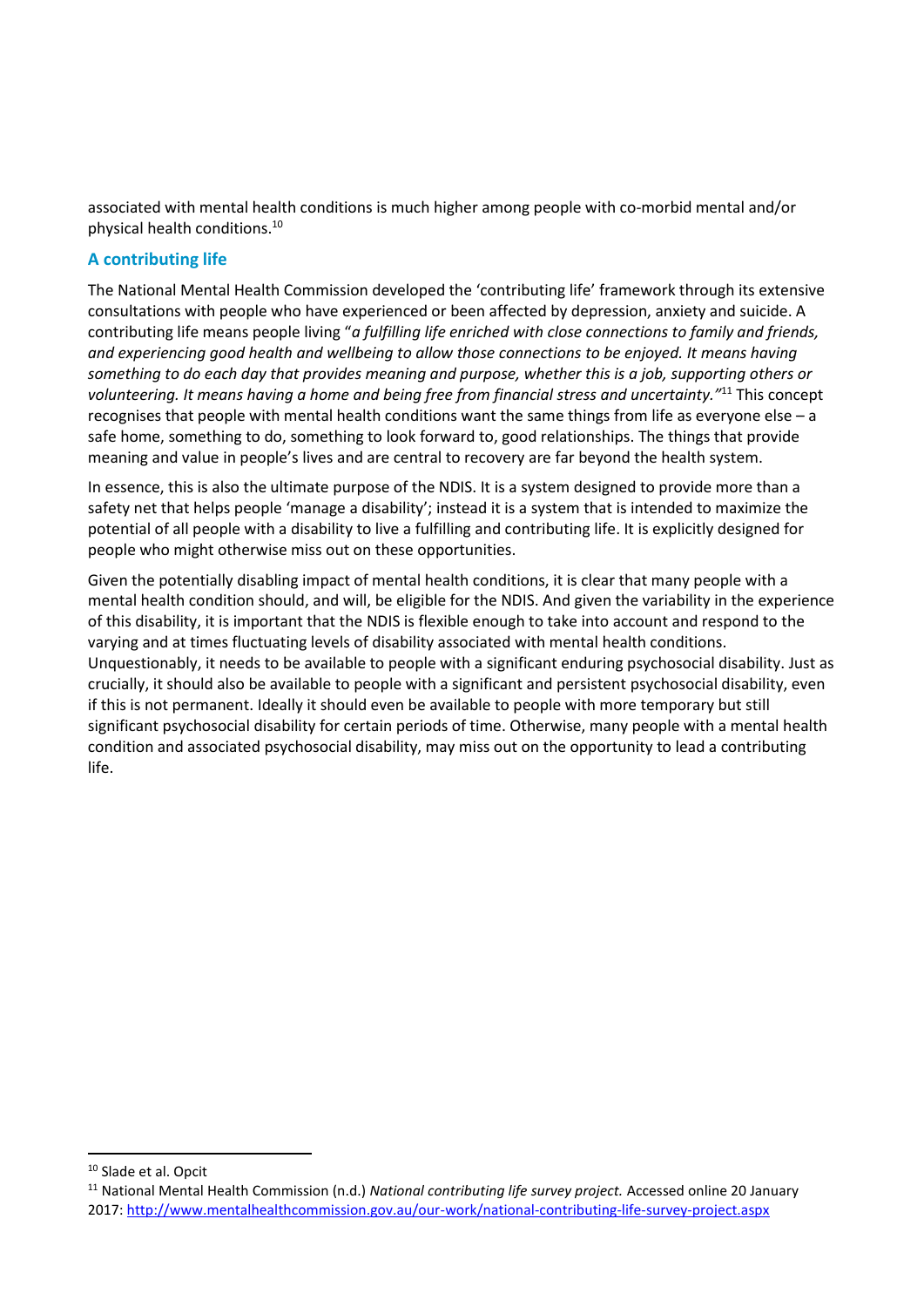# **The NDIS and mental health**

- Eligibility criteria should not be overly restrictive that it precludes people whose mental health condition is associated with a severe and prolonged disability, but not a permanent one. These consumers can gain equal benefit from temporary access to NDIS supports.
- Avoiding gaps during transition to the NDIS is critical for the wellbeing of people living with a mental health condition. Where existing services are being defunded with funding subsumed by the NDIS, transition plans should be in place and be communicated to all consumers. No consumer or carer should be worse off.
- There are a number of major reforms being implemented concurrently in Australia including regionalised health service commissioning by PHNs and the transition to NDIS. It is crucial that these reforms do not occur in isolation and there is integration at the community level between PHNs and NDIS service provision.
- Acknowledging the complexities of the NDIS implementation in rural areas of Australia is important; planning in partnership with these communities is vital for success.
- Building understanding of disability through the ILC Program is a strength of the NDIS. Consideration should be given to the funding provided under these grants to ensure this program doesn't duplicate existing services, in particular the soon-to-be-launched Digital Mental Health Gateway.

There is no doubt that the NDIS is a wonderful initiative for Australia. The scheme will provide hundreds of thousands of people with a disability, with access to funding that will enable them to exercise choice and control over the services they receive to allow them to lead a fulfilling and contributing life. The scheme is a partnership between the Commonwealth Government and State and Territory Governments and as such involves a change from previous State and Territory funded approaches to contracting disability services towards a more consumer driven system where people with a disability can choose their supports through individualised commissioning.

At the same time that the NDIS is being implemented, a number of other significant health care reforms are also being implemented, particularly in mental health care. In late 2015, the Commonwealth Government released its response to the National Mental Health Commission's Review of Mental Health Services and Programmes and outlined a bold reform agenda that centred on a dual track approach: a core set of national initiatives coupled with regional level planning and commissioning of mental health services, through the Primary Health Networks (PHNs). Simultaneously, States and Territory have also introduced a number of their own reforms.

While these parallel reforms in disability and mental health are likely to produce significant benefits for the community, the relative lack of integration between the two agendas has the potential to create complexities for people who fit within both camps – those with a mental health condition and associated psychosocial disability. On the positive side, some of these individuals will derive benefit from both reforms – improvements in mental health services for people with severe mental health conditions that will occur through PHN commissioning, coupled with tailored access to other necessary supports and services through the NDIS. However, most people with a mental health condition and associated psychosocial disability are likely to derive benefit only from the mental health reforms, and some may actually be disadvantaged by the disability reforms.

It is clear that this complexity needs to be addressed so that no-one with a mental health condition and an associated psychosocial disability is worse off, and indeed that more such individuals are better off.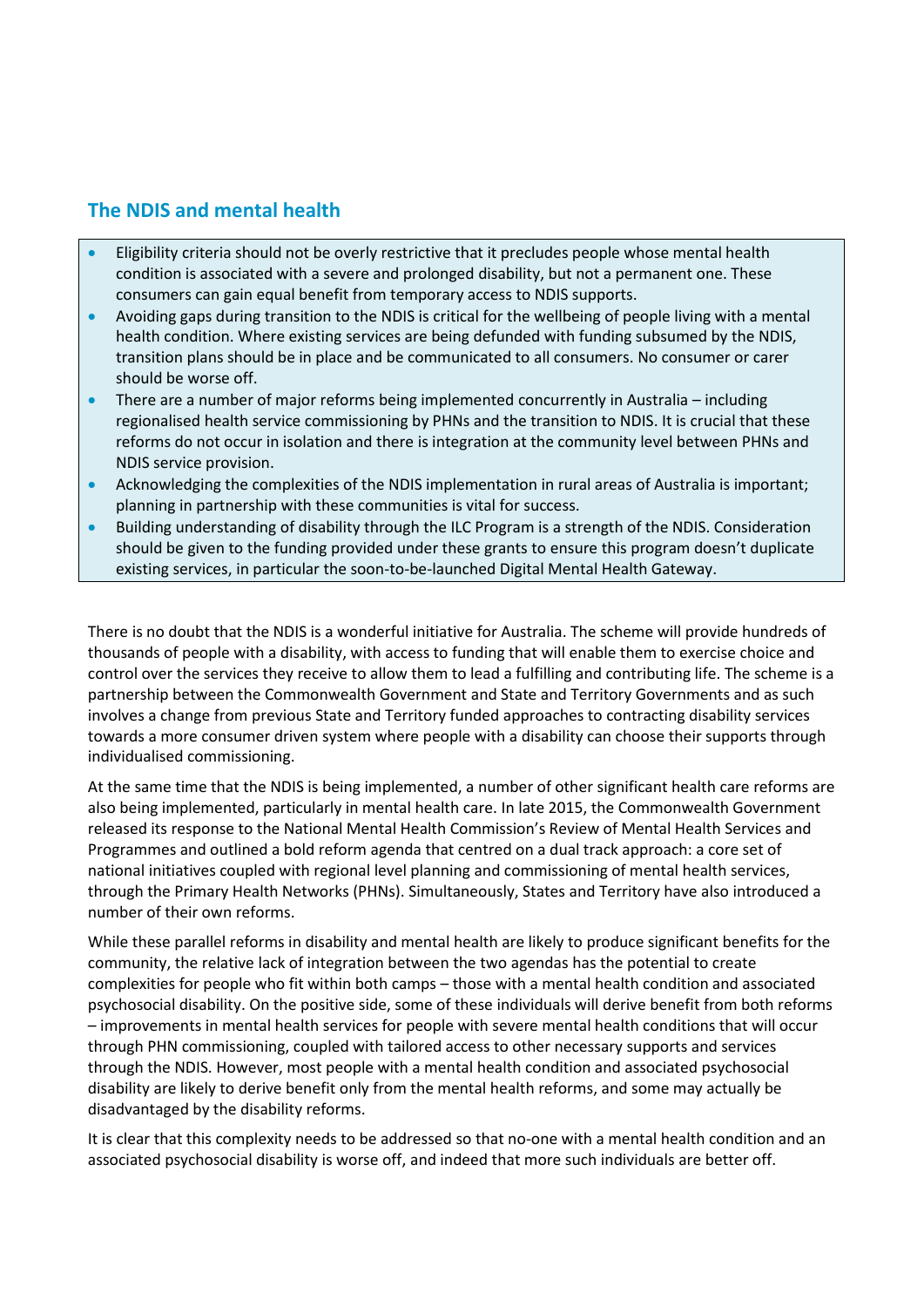#### **Eligibility criteria for people with a mental health condition**

The NDIS eligibility requires a person to prove permanency of both their psychosocial disability and their need for support, in order to be eligible for services. While this will be relatively easy to establish for many people with a severe mental health condition, it may be harder for others, despite their equal level of need. Unlike many types of disability which are relatively stable over long periods of time, the disability associated with mental health conditions can have a more variable quality or be generally less predictable. This creates a 'grey zone' for those assessing eligibility, which can lead to potentially incorrect decisions. Furthermore it may mean that some people with prolonged, though not permanent disability, miss out on what would otherwise be a very beneficial scheme for them.

Ultimately is it likely that far more people with a mental health condition and associated psychosocial disability will be eligible for the NDIS than has been anticipated and this needs to be understood and appropriately resourced, rather than controlled through tightening eligibility. Indeed, overly restrictive eligibility can create perverse incentives. Anecdotal evidence from the communities where the initial trials of NDIS were carried out, indicate consumers were encouraged to present 'on their worst day' in order to improve their chances of being deemed eligible for supports. This practice undermines the work of the mental health sector in driving system reform towards delivery of recovery-focussed care. The eligibility criteria should also be consistent with the nature of mental health conditions and provide for a degree of flexibility in defining 'permanent' disability.

The criteria should also be specific to mental health and consistent with the UN Convention on the Rights of Persons with Disabilities. Namely, respectful of individual autonomy, non-discriminatory, supportive of full and effective participation and inclusion in society, accessible, and equal between genders.<sup>12</sup> Eligibility should be under regular review as the roll out of the NDIS progresses. It is important to ensure that the system is reaching its intended audience and is supporting people to live a more contributing life.

- *1. beyondblue* recommends the NDIS eligibility criteria for people with a mental health condition is clarified and communicated clearly and broadly to consumers. The criteria should be aligned with the underlying nature of psychosocial disability, including the fact that many people may have quite significant and prolonged, though not necessarily permanent disability. It should also be consistent with the UN Charter of the Rights of People with a Disability.
- *2. beyondblue* recommends the eligibility criteria form part of the ongoing review of the NDIS implementation.

#### **Avoiding gaps during service transition**

**.** 

Recognising the government's intention to provide continuity of existing services and supports for people with mental health conditions and associated psychosocial disability who will not be eligible for NDIS must also be considered.

A number of existing community-based programs funded by Commonwealth government, including Partners in Recovery (PIR), Day-to-Day Living, and Personal Helpers and Mentors (PHaM), are being defunded with funding subsumed by the NDIS. However, all indications suggest numerous people who have previously been able to access these and other services, will not fulfil the eligibility requirements for the NDIS. Importantly, for those consumers, this loss of service access will not necessarily be offset by

<sup>12</sup> [https://www.un.org/development/desa/disabilities/convention-on-the-rights-of-persons-with-disabilities/guiding](https://www.un.org/development/desa/disabilities/convention-on-the-rights-of-persons-with-disabilities/guiding-principles-of-the-convention.html)[principles-of-the-convention.html](https://www.un.org/development/desa/disabilities/convention-on-the-rights-of-persons-with-disabilities/guiding-principles-of-the-convention.html)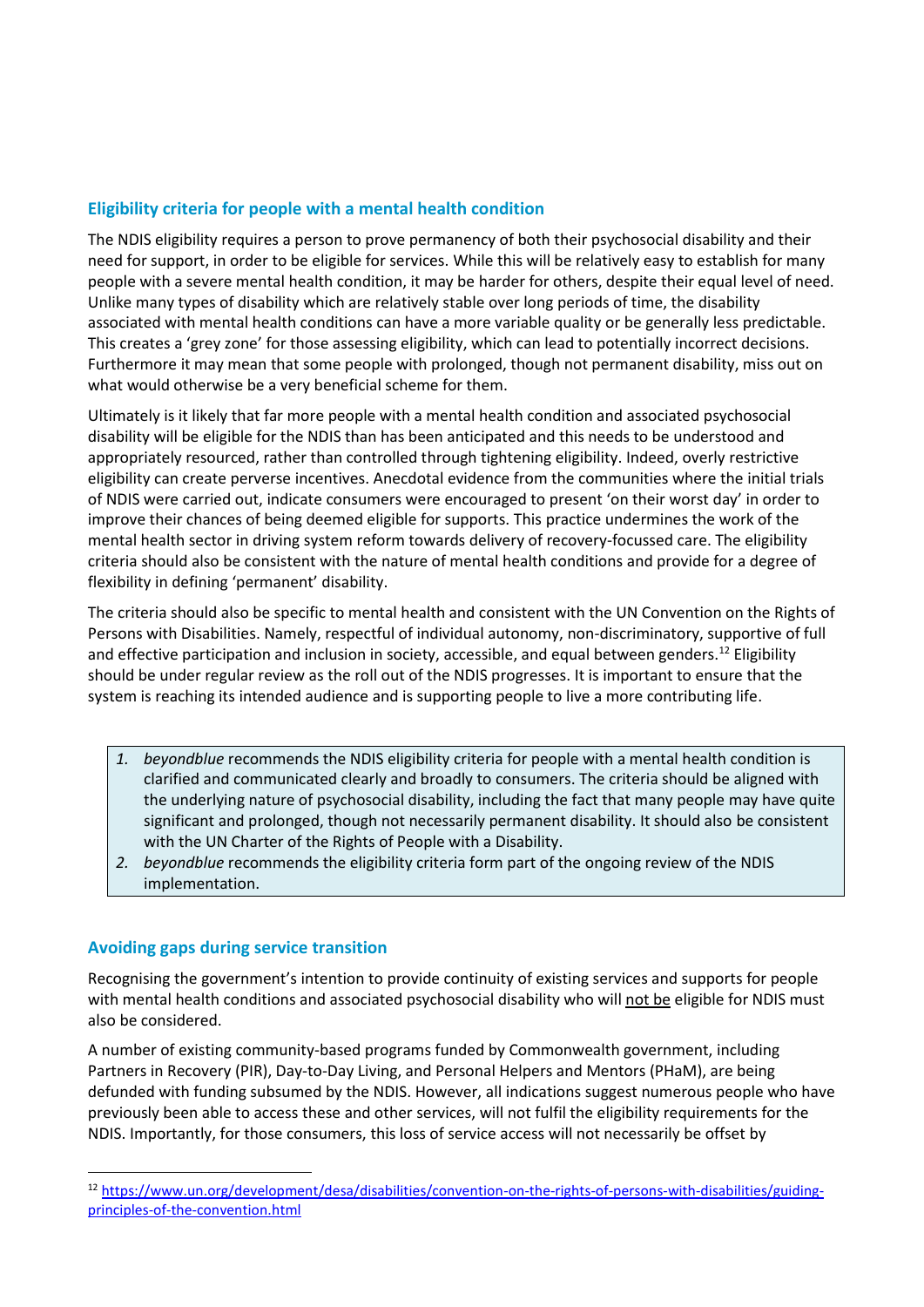commissioning undertaken by Primary Health Networks (PHNs) since they are not allowed to fund psychosocial services.

Furthermore, there is some concern that States and Territories may also bundle up some services for people with a psychosocial disability into the NDIS, further eroding service availability for those not deemed eligible for the NDIS.

As such, there will be a gap in service provision for a significant number of people affected by mental health conditions. As Figure 1 below illustrates, the group with significant, yet potentially sub-NDIS threshold levels of disability, represents a significant number of people in the Australian population. Consequently, the greatest burden of disease may align with the service gaps left by the NDIS transition, leaving many people without comparable community-based supports that are currently being delivered.

It is vital that all levels of government work together to ensure the needs of these consumers, their families and carers are met. Where appropriate, consideration should be given to reinstating or re-enacting support services that have been withdrawn from the market to support people who are not eligible for NDIS supports.



#### **Figure 1: Annual distribution of mental ill health in Australia (ref NMHC review)**

- *3. beyondblue* recommends that greater focus is placed on service delivery where there is the largest burden of mental ill health – among people with mild-moderate and severe episodic illness.
- *4. beyondblue* recommends that community-based services who have had their funding withdrawn for transition to NDIS be reinstated or replaced to support people with a mental health condition who are not eligible for the NDIS.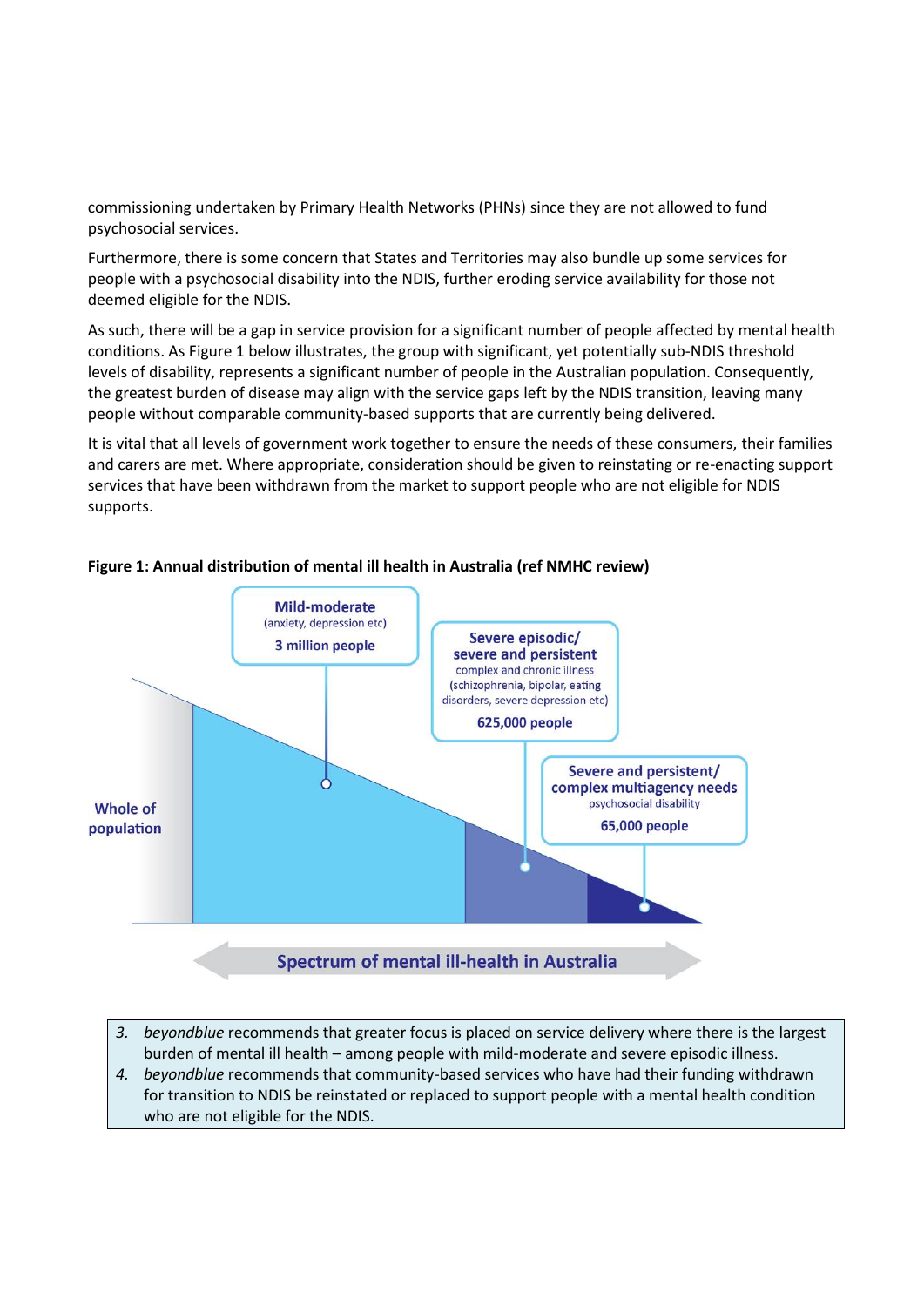#### **The role of Primary Health Networks**

PHNs differ from NDIS in that they are excluded from commissioning broader social support services. Where PHNs are in a position to commission services for consumers not able to access NDIS, there is a risk that service quality will differ. There is concern that NDIS will deliver 'gold standard' services, whereas PHNcommissioned services will be less integrated and of varying quality. This situation would create further inequity among people living with a mental health condition, depending on their access to these services.

Recognising the overlap of NDIS and PHNs in local communities, opportunities to partner should be supported. This would allow for better understanding of the needs of people with psychosocial disability in their area, and ensure consistent service options and approaches are available, regardless of the funding source.

At present, community consultation being undertaken by PHNs is highly variable and there is a need for improvement across the board. This inquiry is an opportunity to reinforce the importance of strong engagement and co-design processes, across the spectrum of mental health needs.

- *5. beyondblue* recommends opportunities for NDIS and PHNs to partner should be supported, to reduce inconsistency and improve integration of services at the regional level.
- *6. beyondblue* recommends the importance of strong engagement and co-design processes are reinforced during the implementation of NDIS.

#### **Outreach services for rural and regional Australians**

Access to NDIS in rural and regional areas of Australia must be considered.

Some people may not self-identify that they are eligible for the scheme. It's important that for people in rural areas, the NDIS is well communicated through publicity channels and support is provided to assist people to identify that they are eligible to apply.

Outreach services for coordinators to support assessment and entry into the NDIS will not be sufficient; consideration must also be given to how consumers will access services once they are deemed eligible. Mental health service gaps and fragmentation exist in these areas at present.

NDIS implementation in these areas must occur in partnership with the local community who will not only understand the needs of the people living in the area, but the services that can be leveraged.

The establishment of an NDIS Community of Practice for rural areas may support and encourage information sharing and assist communities to learn from one another about successes in delivering NDIS in their community.

- *7. beyondblue* recommends that consideration is given to delivery of services through NDIS for people living with a mental health condition in rural and regional areas.
- *8. beyondblue* recommends that a Community of Practice be established to support the roll out of NDIS to rural areas, with a specific focus on supporting consumers with a mental health condition.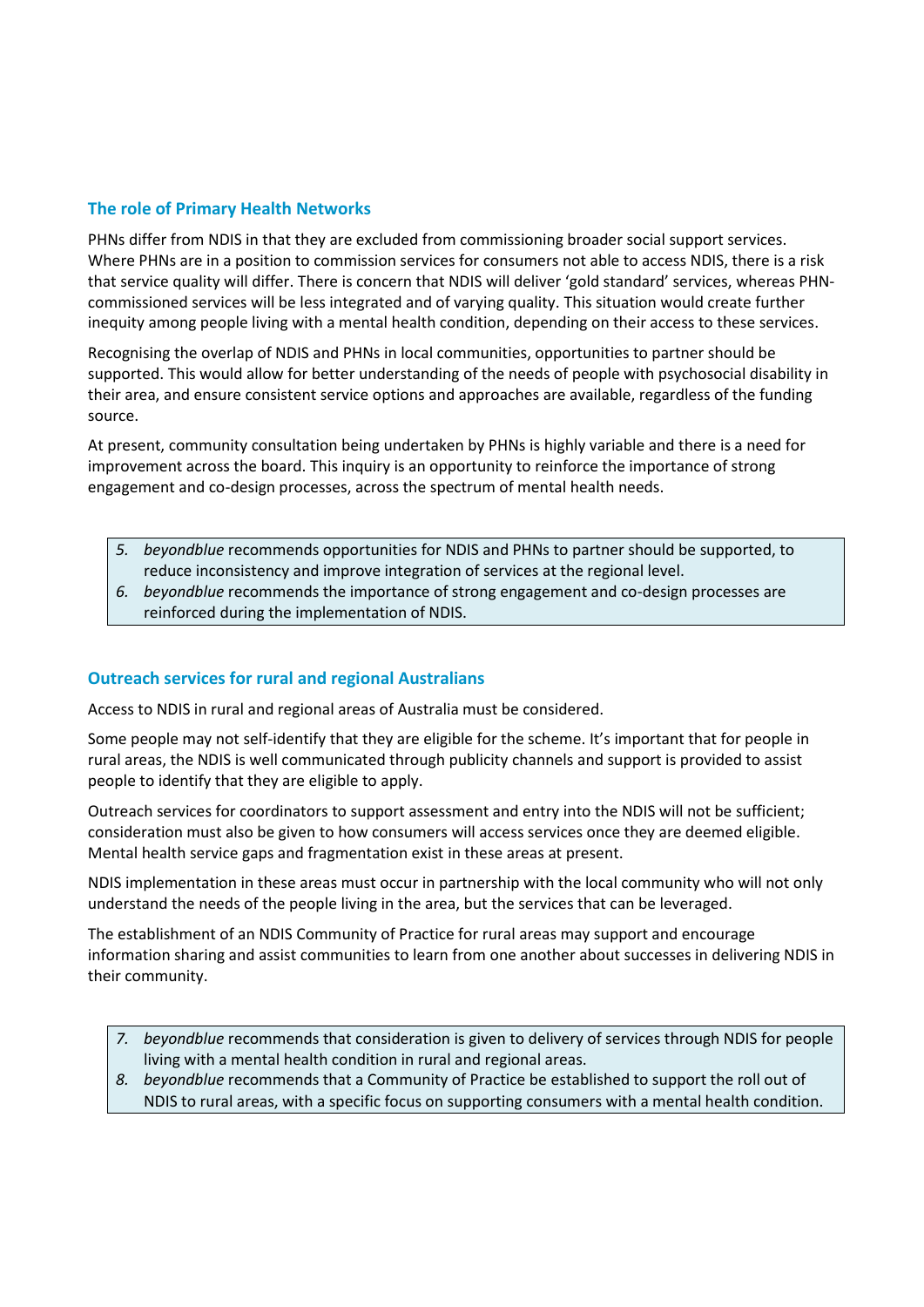#### **Adequate funding is critical**

Estimates suggest that current funding models will fail to provide care to all who need it. In their submission to this Inquiry, Mental Health Australia notes that the accepted prevalence figure on which funding for NDIS psychosocial disability cover is based is insufficient, and the proportion of consumers and carers who will be outside the scope of NDIS is extraordinarily high.

It is critical that resources for people experiencing a mental health condition are not diminished through the implementation of the NDIS. Actual spending over time, particularly during this transition phase, should be monitored and publicly reported at regularly intervals to hold the government and the service system to account.

The additional funding delivered through the Information, Linkages and Capacity Building (ILC) program provides new opportunities and its focus on community inclusion is well placed. However, the "grant round" approach to funding programs through the ILC can lead to instability for program delivery in the community. There is also concern that eligibility for ILC funding is not sufficiently broad enough to support people with a mental health condition. In practice, ILC needs to:

- Be comprehensive
- Be public health focussed
- Focus on improving awareness
- Focus on improving community capacity
- Deliver accessible models of care
- Have a single point of accountability for its implementation.

The inclusion of the ILC program is a strength of the NDIS. It is crucial that in working to build the understanding of disability, the ILC doesn't unnecessarily duplicate work that is already underway. In particular, the Commonwealth-funded Digital Mental Health Gateway that will be launched later this year.

*9. beyondblue* recommends actual spending over time, particularly during the NDIS transition phase, be monitored and publicly reported at regular intervals.

### **Summary**

One of the positive aspects of the NDIS is the role it can play in helping an individual to lead a 'contributing life'. Support to complete daily living tasks, find employment or to access education – these things are not only useful for someone whose mental health condition is chronic and debilitating, but all people who experience a mental health condition. To achieve this, the NDIS cannot sit in isolation. There must be integration between and across systems that consumers use to enable participants the best possible chance of living such a fulfilling life.

Like many others in the sector, *beyondblue* is concerned that many people living with a mental health condition will 'fall through the cracks' of the NDIS due to issues of ineligibility. For those eligible for NDIS supports, the ability to exercise choice and control should be balanced with an overwhelming choice of providers or services to suit an individual's needs.

It has been acknowledged that the implementation of the NDIS is unlike any other program or system implementation before. As such, it is important that there is ongoing, transparent monitoring and review until the NDIS is more fully developed and more broadly implemented. As this occurs, we will be better informed as to the scale of unmet need and what will best suit these people. Governments need to be able